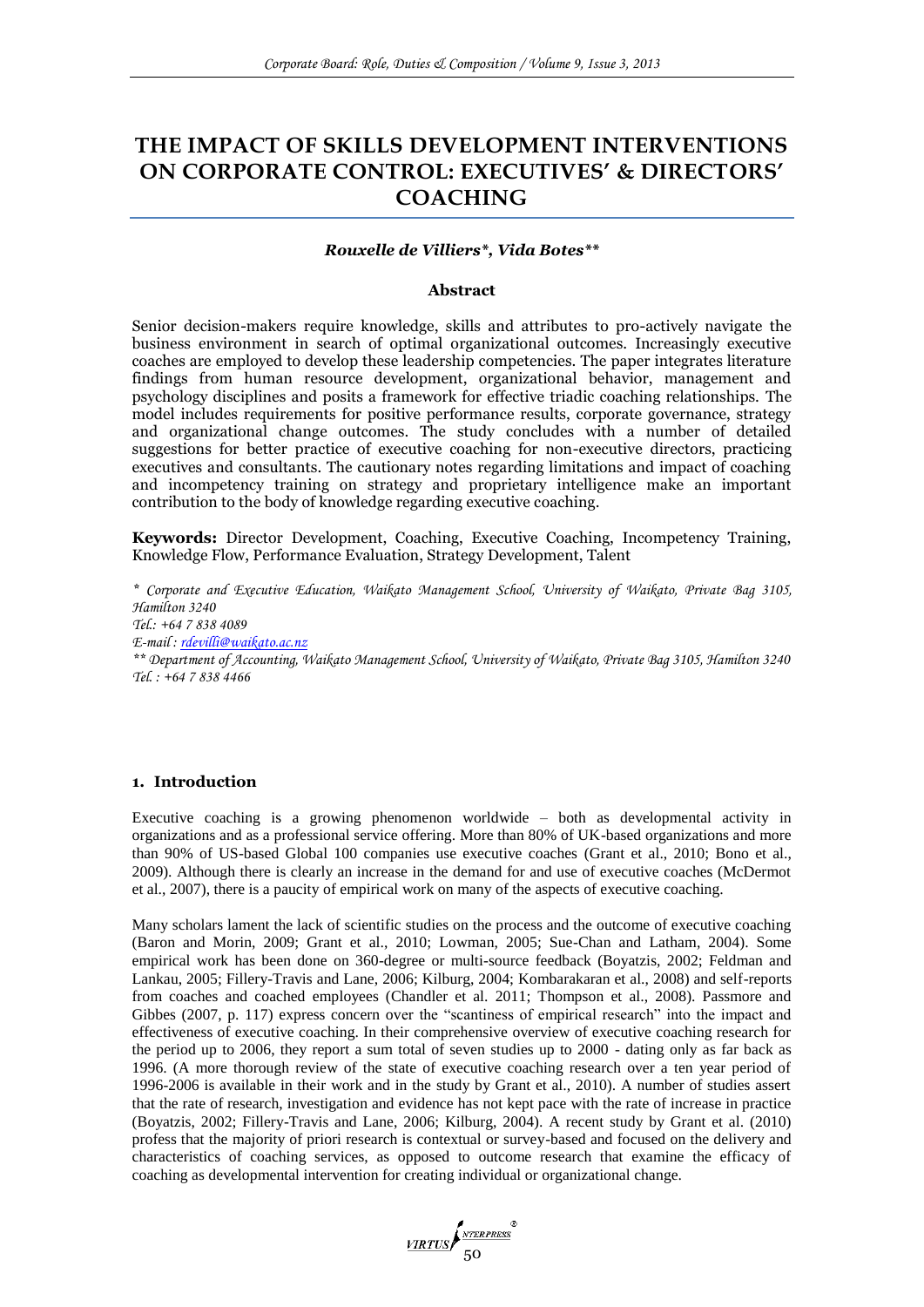Academic literature, especially studies from the field of psychology, profess the positive outcomes of career coaching, but this study of the prior literature on the issues of executive coaching, uncovered minimal empirical data to support any particular, positive or negative viewpoint. In answer to the question whether executive coaching is effective, Fillery-Travis and Lane (2006), answer with a resounding "yes" for internal, external and manager modes of coaching. They summarize their study of practitioner and academic research literature by stating: "in all the studies undertaken, investigating whatever mode of coaching, the conclusion was the same – everyone likes to be coached and perceives that it impacts positively upon their effectiveness" (Fillery-Travis and Lane, 2006, p. 35). This blanket statement is illustrative of the general message, mostly anecdotal, from the majority of literature in the fields of psychology and training and is insufficient to guide the practitioner about factors which will contribute or distract from effective coaching. Thus, a more thorough review of the purpose and effectiveness of coaching is done in this study.

Further, to the best of our knowledge no author addresses the impact of executive coaching on the mindset, perspectives and motives of coached executives and thus ultimately on the strategy of client organizations. This study identifies which contextual circumstances, coaching behaviors, coaching methods, and coachee traits will result in behavior changes that will lead to organizational improvement. This study starts with a review of two substantial bodies of literature, specifically from the training and the psychology disciplines. This leads to the construction of a framework for identifying the do's and don'ts of executive coaching. The paper concludes with suggestions on how the framework might be applied to executive coaching evaluation and design within the domain of executive competency development in organizations.

# **2. The popularity and growth or executive coaching**

Executive coaching can improve workplace performance, assist in goal attainment, promote work-life balance and resilience to change, improve inter-personal and leadership skills and thus optimize corporate outcomes (Grant et al., 2009; Sue-Chan and Latham, 2004; Boyatzis, et al., 2006). Executive development relies increasingly on coaching in three areas, namely skills coaching; performance coaching, and developmental coaching (Grant et al., 2010) and thus there has been a marked increase in popularity in many organizations (Chandler et al., 2011; Sherman and Freas, 2004). A Google web-search using the phrase "executive coach" executed on 28 November 2010 delivered 1,1 million sites. A repeat of this search on 6 November 2012 resulted in 1,3 million sites and our most recent search (2013) delivered 32,6 million hits. Bono and co-authors (2009) report further evidence of the popularity and growth of the executive coaching, stating 93% of US-based Global 100 companies use executive coaches in development interventions. This rapidly growing market is a well-documented, global phenomenon (Bacon and Spear, 2003; Bono et al., 2009; Joo, 2005; Kilburg, 1996; Sherman and Freas, 2004; Thompson et al., 2008).

Scholars (Joo, 2005; Boyatzis et al., 2006) suggest that the popularity of executive coaching is organizations' response to develop and grow managers' competencies in dealing with: the increased workplace demands for improved productivity; growing complexity due to globalization; fast changing information technology; rapid changes in products, processes and systems; changes in the demographics of the workforce and key clients; and flatter organizations. A number of learning and development interventions failed in this purpose and the lack of "sustained behavioral change pointed toward the need for more individualized, more engaged, more context-specific learning" (Bacon and Spear, 2003, p. 463). Botes and Valla (2003) report on the growing popularity of coaching to address the need for African managers in a post-apartheid South Africa. De Villiers (2010, 2013) reiterates and confirms the assessment by Sherman and Freas (2004) that organizations recognize the need for executives to possess highly developed emotional intelligence and soft skill competencies to deal with organizational changes. A related recent development is the emergence of the Positive Organizational Scholarship (POS) movement (Cameron et al., 2003) whose aims are to understand the organizational dynamics that foster well-being and resilience in the fast-changing business environment and to explore ways to facilitate positive human change in organizational settings (Boyatzis et al., 2006; Grant et al. 2009).

The volatile and highly competitive environment demands highly evolved technical and soft skills such as sense-making, decision-making and emotional intelligence of managers, executives and non-executive directors (Grant and Cavanagh, 2004; Greco, 2001; Sherman and Freas, 2004). Executives need the competencies to reduce complexity and resolve uncertainty in order to evolve at the same pace as

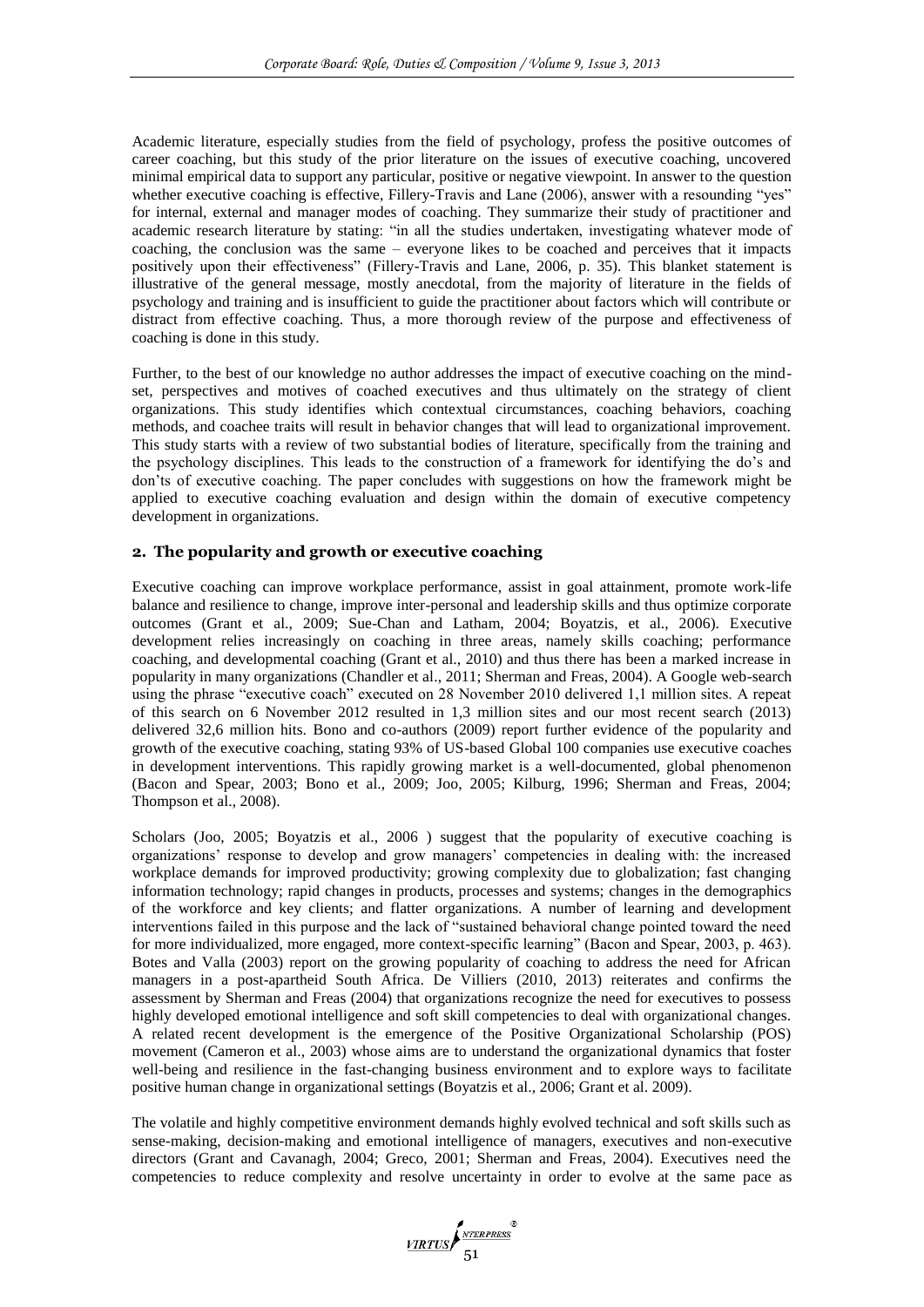marketplace changes (Nicolas, 2004; McNulty et al., 2011) and create winning strategies through distinctive competencies and differential benefits in order to achieve sustainable competitive advantage (Spender, 2003). In addition to the pivotal external factors, managers have to deal with mobile, global workforce issues. Knowledge transfer is a long and iterative process under the best of circumstances, but to complicate matters, highly organization-specific competencies are sometimes lost through external and internal transfers, head hunting, retirement and death. In addition, competencies need to be aligned with organizations' strategies. Several authors suggest that coaching is one way to achieve the retention and alignment of embedded knowledge and corporate intelligence (Boyatzis, 2002; Kilburg, 2000; Grant et al., 2009). Executive coaching provides managers and leaders with the opportunity to up-skill, transfer knowledge and become more adept at leading teams through organizational transformation and times of upheaval. This can be achieved through highly competent, experienced executives trained as internal coaches, who coach novice staff across internal units' borders (Kubicek 2002). Typically though, executive coaching is offered by external coaches who tend to provide a combination of coaching, training and consulting, as opposed to pure coaching services (Binstead and Grant, 2008; Clegg et al., 2005, Grant et al. 2010).

Knowledge transfer can also be achieved through external professional executive coaches who are industry specialists or specialize in functional technical knowledge (Jones and Spooner, 2006). These coaching interventions are especially valuable to underdeveloped talent, key staff or those ear-marked for positions of leadership. Botes and Valla (2003) indicate that organizations use executive coaching to meet the increasing demand for fair representation of minority groups, especially females, in governance and leadership positions and the scholars posit that coaching may aid in fast-tracking and developing employees to achieve the desired demographic representation at senior level.





# **3. Definition and categories of executive coaching**

In the words of Grant and co-authors (2010, p.131) "Executive coaching encompasses a vast range of services and specialties; coaching for enhanced strategic planning; presentation skills; anger and stress management; executive management team building; and leadership development". Executive coaching is distinct from other, more well-known types of coaching: psychotherapy; athletic and sports coaching; and life coaching. It is a triangular relationship between the coach (the one who provides the professional service), the coachee (person or executive who receives the service) and the client (the organization and key stakeholders such as HR officers the coachee works with). The expected outcome is improved performance of mutual benefit for the coached employee (Fillery-Travis and Lane, 2006; Sherman and Freas, 2004) and the employer. "[A]t the most basic level coaches serve as out-sourced suppliers of candor, providing individual leaders with the objective feedback needed to nourish their growth" (Sherman and Freas, 2004, p. 82).

A widely accepted definition by Kilburg (1996, p. 142), acts as the foundation of the further investigation into possible antecedents of executive coaching: "Executive coaching is defined as a helping relationship

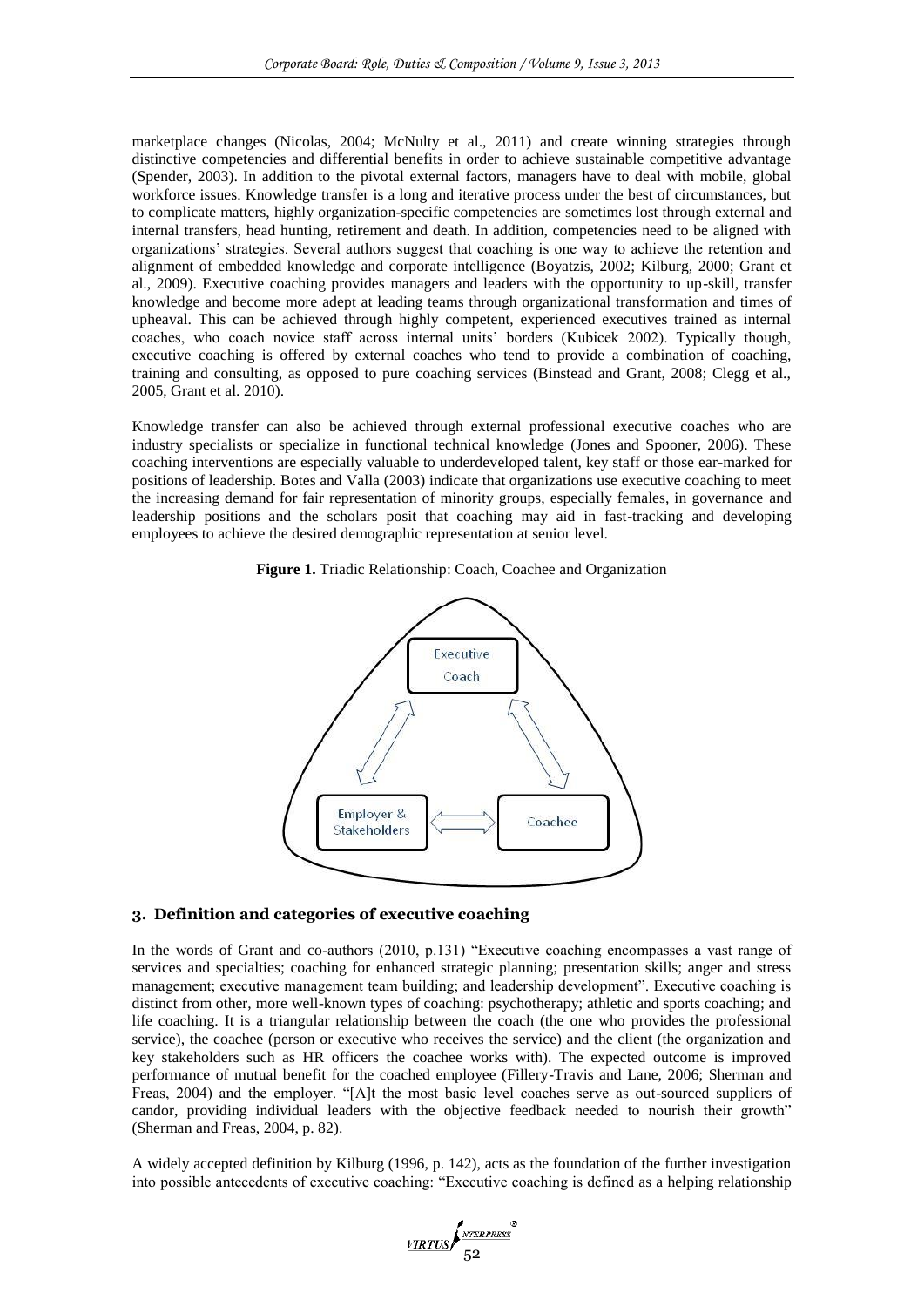formed between a client who has managerial authority and responsibility in an organization and a consultant who uses a wide variety of behavioral techniques and methods to help the client achieve a mutually identified set of goals to improve his or her professional performance and personal satisfaction, and consequently, to improve the effectiveness of the client's organization within a formally defined coaching agreement."

Stelter (2007) positions coaching and it purpose from an experience-based and social constructivistrelational point of view and declares the aim to be to provide the "focus person [coachee] a developmental space and thereby the possibility of reflection and renewed understanding: (i) about his/her experiences in relation to a specific context, (ii) about specific relationships, coordinated actions with others and about the process of negotiations in a specific social situation" (Stelter, 2007, p. 191). Most definitions in popular and peer-reviewed literature stress the one-on-one nature of coaching relationships, but Kets de Vries (2005) stresses the benefit of coaching in groups and even presents it as the preferred tool to affect behavioral change. Team members and other stakeholders such as peers and subordinates can play similar roles to executive coaches, when using behavioral tools and methodologies to provide formative feedback to coachees. The one key differential may be the lack of continuation or the once-off nature of the feedback.

This study defines *executive coaching* as an ongoing, systematic and dynamic developmental process for co-creation of meaning and conceptualization of best practice. It is a triadic relationship between a coach, the coachee and other contributors to facilitate the acquisition of new or refined competencies, capabilities, perspectives and motives through a wide variety of behavioral techniques such as feedback, in-depth reflection, dialogue and guidance within the simulated and real organizational contexts. The process yields improved managerial competencies and personal effectiveness by enhancing selfawareness and the practice of new behaviors.

# **4. Purpose and Benefits of Coaching**

Many forms of categorization of coaching are recorded. Three levels of coaching are identified by Grant and Cavanagh (2004): (i) short-term skills coaching focusing on behavioral change; (ii) performance management and goal-setting; and (iii) holistic, intimate and long-term developmental coaching to deal with personal and or professional issues. Fillery-Travis and Lane (2006, p.26) identify three categories of agendas for coaching interventions: (i) coaching of senior executives to their own agendas ("free-agenda coaching"); (ii) coaching of managers after training to consolidate knowledge acquisition; and (iii) coaching of staff to the organization's agenda and within the human resource strategy.

The literature review uncovered more than 12 different purpose statements (Joo, 2005; Kombarakaran et al., 2008; Stelter, 2007). Although there are many slight differences in the various purpose statements, the common purpose of executive coaching as expressed throughout the literature is to: (i) instill behavioral change; (ii) increase self-awareness; (iii) increase knowledge or produce learning; and (iv) to increase and improve skills. The overall aim is to develop professionals to achieve personal effectiveness, organizational performance goals and career advancement. It is best captured in the words of Sherman and Freas (2004, p. 84): "Its purpose is to produce learning, behavioral change, and growth in the coachee for the economic benefit of a third party – the client that employs the coachee." This purpose statement does not capture the benefit for the coachee, which might be financial in nature, or career progress (coupled with its financial gain implications), or it may be relationship building. We highlight the key aspect of mutual benefit, since within the developmental domain; the coachee is often keenly interested in the long-term career enhancing benefit of the coaching interventions; whilst the organization benefits from the improved performance and the retention of talent.

On an individual basis, each and every coachee will have his/her own unique set of objectives and purpose for engaging in any coaching intervention; thus no attempt will be made to list them all here. A small survey by Feggetter (2007, p. 138) identifies an illustrative list, ranging from vague personal issues such as "less anxiety", through particular skills development such as" listening skills" and "time management", to "thinking and operating strategically". Chandler and co-authors (2011) identified four outcome areas for the coachee: (i) problem solving awareness and abilities; (ii) developing multipleapproach problem analysis competencies; (iii) improved inter-personal skills; and (iv) increased job performance and satisfaction. Opposed to these individual objectives, most organizations employ internal and external coaches to facilitate professional development: (i) improve internal and external business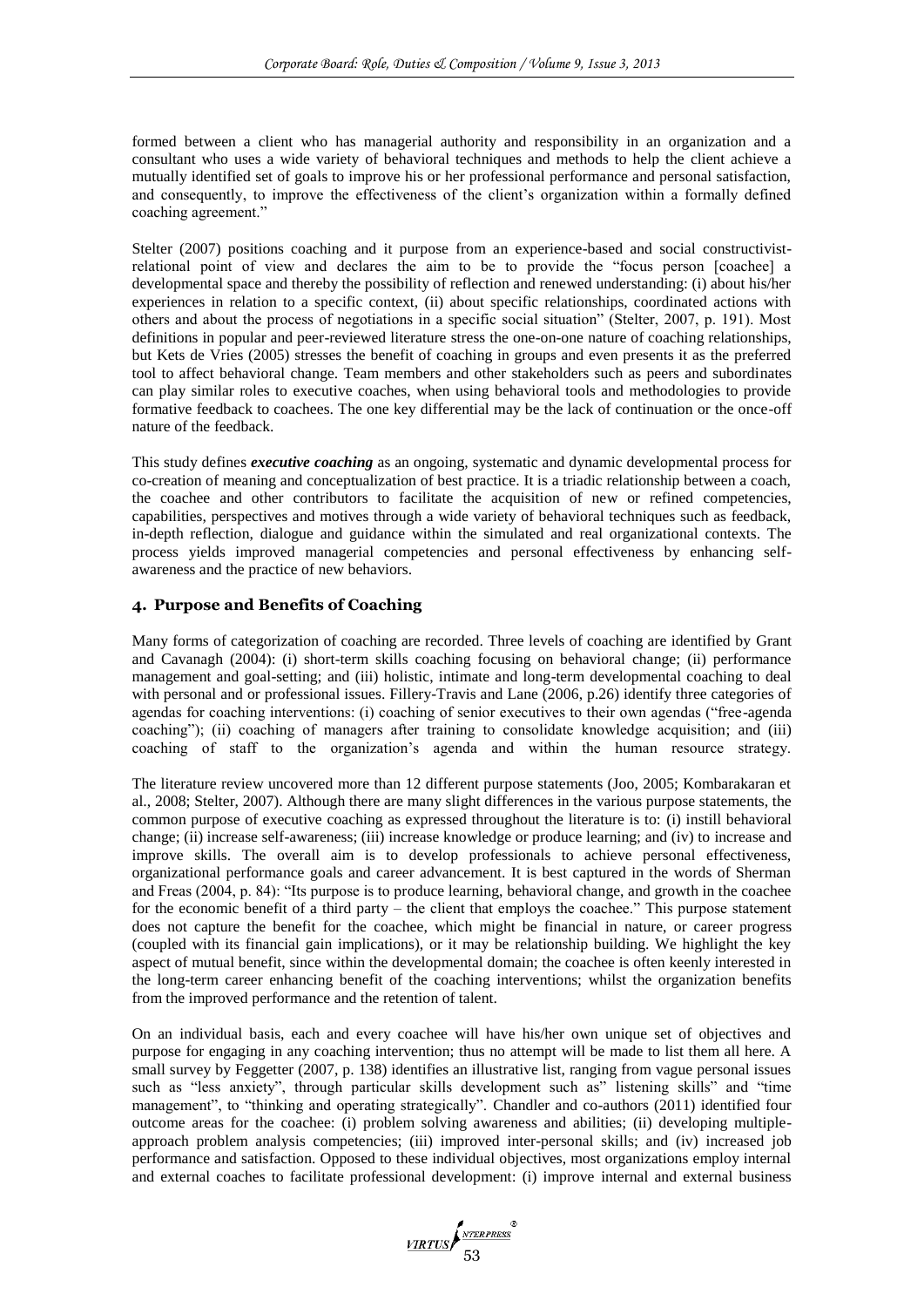relationships, (ii) to improve executives' task performance; in line with the business objective and strategic business unit's (SBU) key performance indicators and strategy (Kombarakaran et al., 2008; Sperry, 1993) and (iii) to fast-track the development of key executive competencies.

Organizations use internal and manager coaches not only to assist in developing competencies and improve performance levels, but also to consolidate training and behavioral change. A case study by Fillery-Travis and Lane (2006, p. 27) quotes a respondent expressing a key learning and organizational benefit of coaching as: "the business environment is changing too fast so we cannot continually retrain everyone – we need to use coaching to constantly update and upgrade." Executive coaching impacts on development on a personal level but is often intent on the development of the focus person's skills, attitudes and attributes in a broader sense. When coaching is done by the internal manager though, the focus is normally much narrower and more intently focused on expected performance outcomes and improved behavior at work.

Goleman, Boyatis and McKee (2002) stress a major result of executive coaching for leaders as the ability to sustain performance despite job-related stress factors and power stress. Given these arduous aspirations and keenly sought benefits, it is no surprise that organizations are increasingly investing in the systematic competency development process of executive coaching. A study by Chandler et al. (2011) provides evidence to support increased organizational performance and several areas of benefits to the coaching triad of coach, coachee and organization. "Respondents reported that they are more likely to report that their organizations have higher levels of success in the area of coaching and that they are more likely to say that their organizations are performing well in the market, as determined by self-reports in the combined areas of revenue growth, market share, profitability, and customer satisfaction" (Chandler et al., 2011, p. 52).

Executive coaching is indicated as a result of career aspirations, non-performance in the workplace, 360 degree feedback, transition challenges, the need to acquire specific knowledge and skills related to the workplace or critical insights gained at training and development interventions. "The coaching environment offers the executive the opportunity to reflect and consider the issues that may be barriers to performance" (Kombarakaran et al., 2008, p. 79). The objective outsider viewpoint offered by a coach (internal or external to the organization) is of key benefit to executives. This feedback can assist the executive to develop new insights and modify perspectives without sacrificing self-esteem or peer esteem (Kombarakaran et al., 2008). An expert executive coach will facilitate many opportunities for iterative learning and on-going feedback (Diedericks, 1996). Executive coaching allows focus people to achieve goals previously out of reach or difficult to attain — due to new skills, renewed perspectives and an increase the coachee's awareness of the impact of behavior (Chandler et al., 2011; Diedericks, 1996; Hall et al., 1999; Kombarakaran et al., 2008; Thompson et al., 2008). In addition, people share their emotional intelligence (Goleman, Boyatzis, and McKee, 2002) to move knowledge from the individual to the collective and back, thus benefitting the organization through the development and sharing of implicit and tacit knowledge.

One of the key attributes of executive coaching versus other methods of development is that it "engages with people in customized ways that acknowledge and honor their individuality" (Sherman and Freas, 2004, p. 82). A further attribute of coaching as stressed by Stelter (2007) is the facilitating role coaches (should) play in "unraveling" the coachee's current view of his/her reality by promoting in-depth reflection and dialogue in order to co-create meaning. Stelter (2007, p. 192) goes to great lengths to stress the centrality of meaning in coaching. He states that people find events "meaningful when [they] understand and make sense of their way of thinking, feeling and acting. ... [U]nderstanding is a continuous interpretive process which is, amongst other things, based on the individual's previous knowledge, experiences, emotions, beliefs and attitude towards an actual situation."

An important contribution coaching could make — which, to the best or our knowledge is overlooked and not addressed in the literature — is the long-term impact on strategy and internal climate development. Authors recognize the direct link between talent management and strategy (Becker and Huselid, 2006; Collings, 2009; Tarique and Schuler 2010), and talent management and internal culture, but fail to explicitly link the use of internal (trained or untrained; incidental or planned) and external coaches to the strategy of the organization. Organizations recognize that recruitment and development of staff are imperative to gain and sustain a global competitive advantage, regardless of the size of the organization, the shifts in environmental factors and internal workforce conditions (Tarique and Schuler 2010), but fail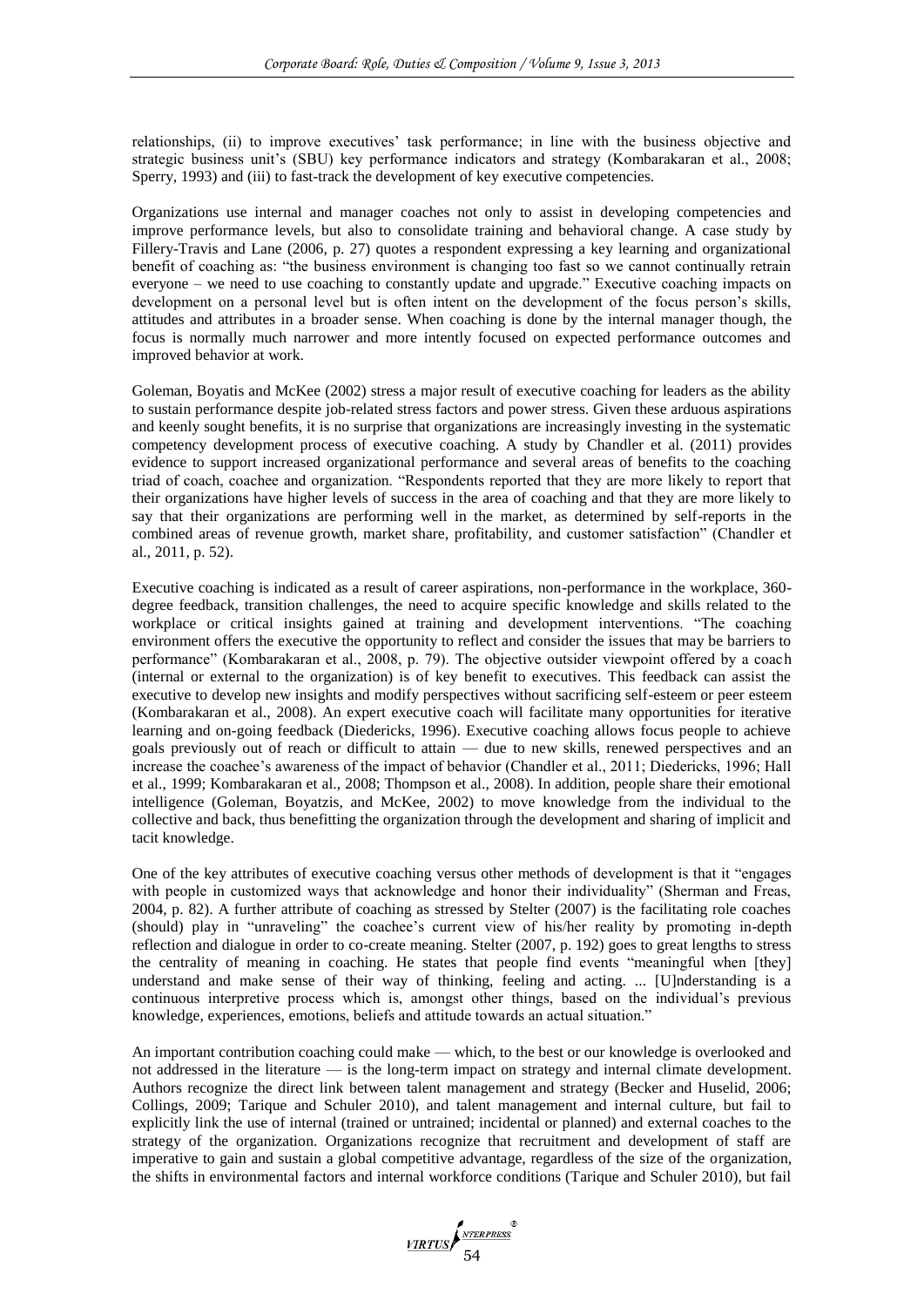to investigate or to report on the impact of external coaches on the culture and climate of the organization and on knowledge flow into and out of the organization. Since no empirical work is available on the impact of coaching on either corporate culture or strategy — either of the SBU of the coachee or the overall organizational strategy, future in-depth research into the antecedent conditions as well as the impact, positive or negative, will be the next step. The links between managerial behavior and strategy is covered in section 6.3.1 of this paper.

## **5. Evidence of the effectiveness of coaching**

Almost all of the academic literature, especially from the field of human resource development and psychology, profess the positive outcomes of career coaching (Kampa-Kokesh and Anderson, 2001), but a study of peer reviewed literature on the issues of coaching and executive coaching uncovered minimal empirical data other than self-report surveys to support any particular, positive or negative viewpoint (Dagley, 2006; Feldman and Lankau, 2005; MacKie, 2007). The tiny portion of unfavorable reports highlight shortcomings of the key role-players, such as a lack of managerial experience of the coach, nonreceptiveness of the coachee or unclear agendas of the clients, as the contributing factors. (These factors will be discussed in more depth in the section on role-players and their attributes.) Many studies on the effectiveness of executive coaching miss key information and important aspects of the methodology and are therefore not reliable. The majority of published studies is anecdotal (Dagley, 2006; Kilburg, 2004). In a study by MacKie (2007) this lack of rigorous, controlled and verified research studies into the practice and effectiveness of executive coaching is reconfirmed and the author suggests future research in the form of controlled trials and case studies. He suggests that a large number of the current research from the field of psychology is little more than "collected anecdotes" and "simply report perceptions of effectiveness and areas of perceived efficacy" (MacKie, 2007, p. 311). Related to this, Boyatzis (2002, p. 2), an authority on the issues of competency development through management education, states: "… [of] the less formally prepared providers of executive or managerial coaching services, we still do not know much. Many explorations focus on effectiveness of the coaching. But few studies actually try to predict behavior change".

In the field of psychology there is a host of anecdotal evidence that executive coaching works, but as stated earlier, a large number of these studies provide limited empirical data to support these claims (Fillery-Travis and Lane, 2006; Sherman and Freas, 2004). In the rest of this paragraph we provide an illustrative overview of the current literature. In 2008 Kombarakaran,et al. (2008, p. 78) state categorically that "[executive coaching] works". They base this broad statement on evidence of executive change as reported by both coaches and executive coachees in a survey completed in January 2003. 114 Executives and 42 different coaches, who coached the participating executives over a period of 6 months during 12 one-on-one sessions, participated in the survey. Five areas of executive change are recorded as: "effective people management; increased engagement and productivity, improved goal setting and prioritizing; more effective dialogue and communication". Since the survey was qualitative and no control groups were set up, these results lack the rigor expected from applied management studies and are used in an illustrative and guiding manner. As in many other disciplines, popularity seems to be confused with effectiveness. "Coaching may be popular because it provides needed expertise, an objective viewpoint and is integrated into the executive's routine" (Kombarakaran et al., 2008, p. 78)

This raises three questions: (i) is executive coaching making a real, measurable and positive contribution to the behavior of coached business executives; and (ii) do these changes result in measurable, positive impact on organizational goals; and finally, (iii) if so, what is the measured return on the investment in time and other resources? Empirical, quantitative studies related to our original questions are rather sparse, but we highlight a few key findings as summarized from the comprehensive and broad literature review by MacKie (2007). Only those findings directly related to this study of competency development coaching to improve performance will be covered. MacKie (2007) reviews empirical studies ranging from surveys, to case studies, uncontrolled studies, to controlled studies and the coaching process itself. He uncovers the following evidence-based benefits: positive changes in self-esteem; self-efficacy and locus control; improved confidence; specific goal setting as reported in 360-degree feedback; improved leadership effectiveness; improved team-effectiveness; positive change in management style; self-efficacy beliefs to act in a balanced way and set own goals; team effectiveness and a change in management style. An in-depth mixed method study (Kombarakan et al., 2008) during which one hundred fourteen executives and 42 coaches were surveyed, quantifies the effect of executive coaching on a number of key performance indicators. Five areas of executive change are reported on: (i) effective people management;

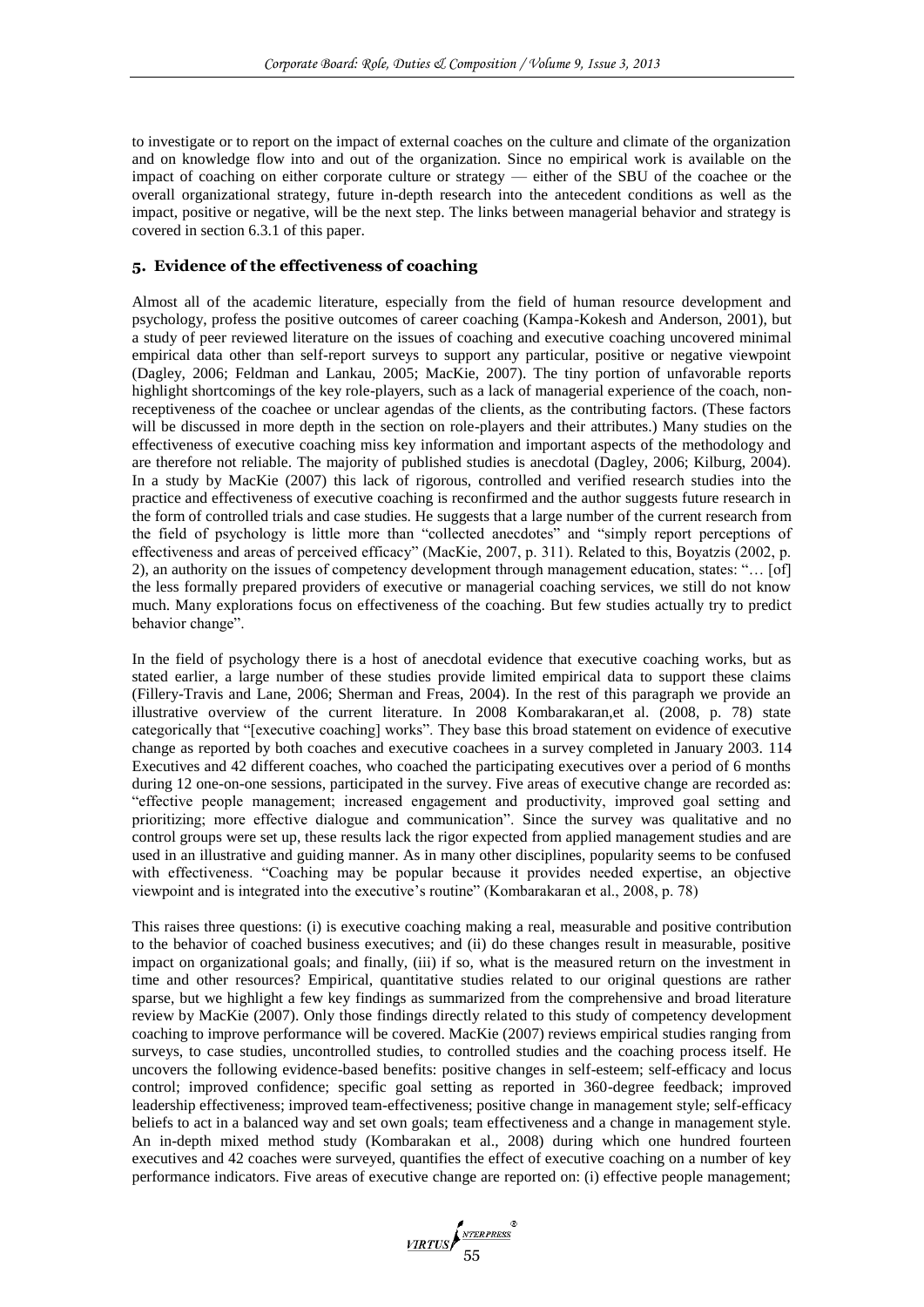(ii) better relationships with managers; (iii) improved goal setting and prioritizing; (iv) more effective dialogue and communication; and finally, more directly related to the bottom-line (v) increased engagement and productivity. (Qualitative and quantitative evidence of impact is available in this study.) Kobarakanran and co-authors (2008, p. 88) expand on performance benefits by stating: "For organizations to perform effectively and efficiently, retention of talented and trained managers is critical. This study demonstrated that coaching has increased executive engagement. Research has provided evidence that the more engaged a manager is, the more productive he or she is. Therefore, coaching leads to increased productivity. Coaching is a viable method of leadership development, especially for companies that are challenged in retaining high-potential employees".

Given this wide range of possible areas of impact and the triangular nature of the coaching relationships (resulting in three sets of unique expectations of each of the stakeholders) as well as a multiplicity of factors which will influence the coaching triad, "effective or successful coaching interventions" will need to be defined. A range of success factors and perspectives on these factors need be considered when assessing the outcomes of coaching interventions. It is apparent that it is a real challenge for the profession to find generic criteria that will accurately measure the impact of coaching interventions (Feldman and Lankau, 2005; MacKie, 2007).

Although Hall and co-authors (Hall et al., 1999) and several other studies report that "executives like the confidentiality and personal attention; they also like what coaches do for their careers"; the behavioral outcomes evidenced above, but most business enterprises will not consider these reasons as sufficient motivation to invest scarce resources of time and money in executive coaching. Phillips and co-authors (2012) assert that stakeholders who fund training initiatives are increasingly interested in results which demonstrate exactly how the expenditure contributes to the organization. Studies reporting on quantifiable business performance measures, such as productivity, ROI, sales performance and turnover, which can be directly related to the impact of executive coaching, are very hard to find. Levenson (2009, p. 108) establishes a framework of people-related factors that contribute to organizational effectiveness; which includes amongst the 20+ factors strategic and financial performance measures quantifiable: process improvements such as customer satisfaction and margins; strategic performance such as market growth and product innovation and human capital initiatives such as performance management and team building. Although this study is very useful in demonstrating both the complexity and the numerous possible measures of strategic and financial performance organizations could use to determine the impact of executive coaching, it does not provide empirical data to quantify the impact of coaching on the observed organizations (Levenson, 2009; MacKie, 2007). Levenson comments on the difficulty of making a direct link between the executives' behavioral change and measured business performance outcomes. Levenson (2009, p. 110) laments that "competency models that are closely tied to behaviors that are the true barriers for improving business performance, the right chain of causation needs to be established between changes in an executive's behavior and improved business results. To date there are no frameworks to achieve this.

A limitation of a number of the published articles is that they focus on self-reported estimates by the coachee and or their colleagues and reports. McGovern, Lindemann and co-authors (2001) quote a figure of 5.7 for ROI in terms of quantifiable output such as increased productivity. This figure was determined by estimations of the coached executives themselves and therefore lacks reliability, but it does provide an indication of how the clients perceive the behavioral impact. Philips (2004) of the ROI institute, quotes a ROI of 2.21, but this is not a validated study and is once again a mere indication of magnitude. In a study exploring ROI for 100 executives in the US who received coaching, a value of 545 percent or a contribution to the business of \$5.45 for every dollar spent on executive coaching was estimated by the executives. Luthans and Peterson (2003) report on reduced turnover and increased sales following coaching interventions and regular feedback; using multi-source assessment. It is important to note though, that "these are systems level indicators and were not sufficiently controlled to link directly to the executive coaching interventions" (Fillery-Travis and Lane, 2006). Objective performance rating such as sales performance is reported to be positively affected. "The Sales Executive Council reported a 19% team performance improvement for teams who had effective coaching" (Chandler et al., 2011, p. 52).

As stated earlier, this literature review covered a wide range of studies from multiple disciplines, which profess the positive impact of executive coaching on behavior and learning, but it is important to note some limitations of these studies in particular the limited empirical support on the impact of coaching managers and executives. The majority of studies do not utilize random assignment of participants, as is

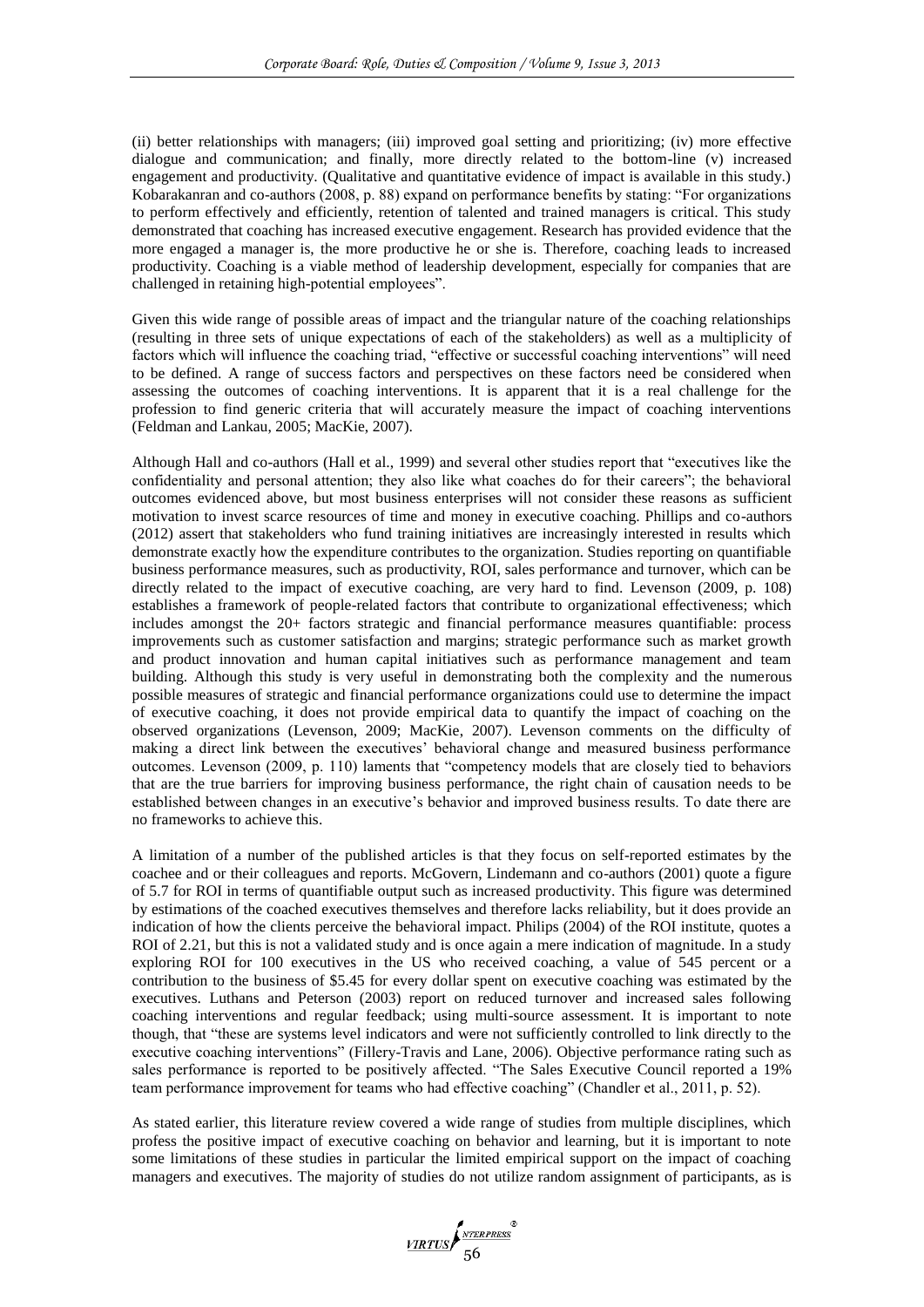expected for true experiments (Levenson, 2009). "Thus the coaching engagements that are evaluated are more likely to have positive outcomes because executives are selected to receive coaching based on criteria designed to maximize the impact of coaching" (Levenson, 2009, p. 105). This factor limits the generalization to people who have not received coaching. Managers who have not been coached, might gain benefits from coaching, but they might equally obtain advantage from other developmental interventions such as performance management, training or team building assignments. Similarly the coached executives might have achieved learning and behavioral outcomes similar to those achieved by coaching as a result of human resource development, organizational psychology of training interventions. There is not enough empirical research to report on this.

Several studies report directly or indirectly on moderating and mediating factors on executive coaching's effectiveness. Coaches' qualifications and their knowledge of the client's organization all have an effect on the outcome. Motivation, drive and integrity of coachee, the coaching relationship, psychological mindedness and business culture (Dingman, 2004; Fillery-Travis and Lane, 2006; Kilburg, 2000; MacKie, 2007). Based on limited existing empirical research available on the impact of coaching leaders, the need for developing clear theoretical model(s) for coaching practices is evident. This brings us the next section on: "What does good coaching look like?"

## **6. Effective Executive Coaching. What does good executive coaching look like?**

Insight into the key success drivers of effective executive coaching and the underlying theories is imperative, if coaching is to become a significant part of the learning methodology employed in executive development. Given the triadic nature of executive coaching relationships, each of the three need to be considered independently and is addressed in the sections below*.* 





# *6.1 Effective Coaches*

The importance of coach selection and early identification of coaches' critical competencies are highlighted by a number of studies, particularly from the discipline of psychology. Popular literature

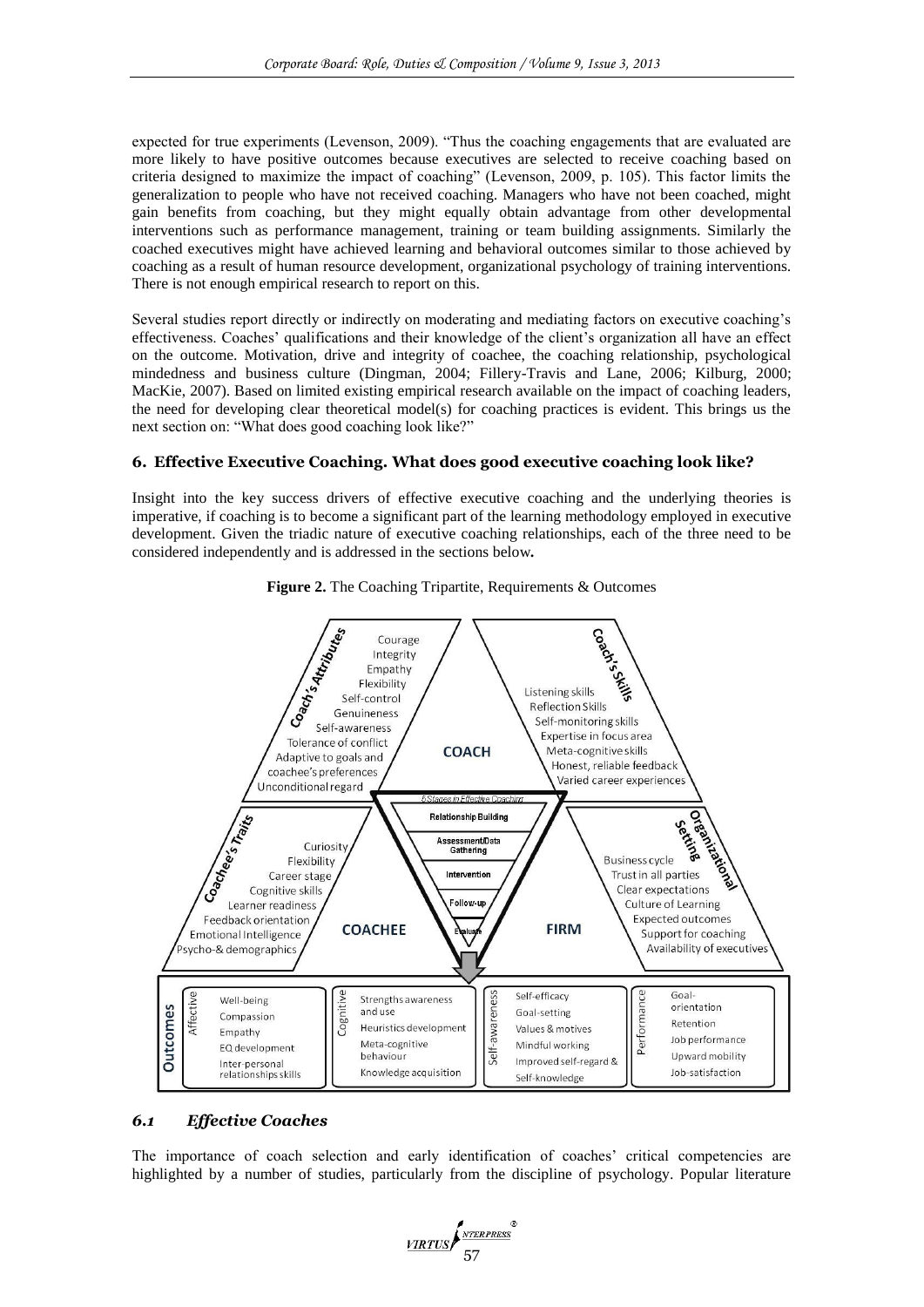(Boyatzis and McKee, 2005; Coutu and Kauffmann, 2009; Sherman and Freas, 2004; Underhill et al. 2007) as well as scholarly research (Feldman and Lankau, 2005; Fillery-Travis and Lane, 2006) highlights the important role coaches, mentors and counselors play in the progress of leaders and managers. The importance of the role of the coach cannot be overemphasized and this study takes a consulting rather than counseling approach to coaching. The latter approach is often taken by scholars with backgrounds in counseling psychology (Hart, Blattner, and Leipsic, 2001; Joo, 2005). Our view is that coaching is a result-orientated and action-based development intervention, rather than wellness and remedial work. This study will therefore not cover remedial coaching or counseling. (Scholars interested in the distinctions can find an overview in Joo, 2010.) Learners' future behavior, skills and attitudes rather than learners' past, feelings, inner psyches are of primary concern (Goldsmith and Laurence, 2006; Bacon and Spear, 2003).

Rogers (1983), based on his work in psychotherapy identifies three key characteristics of coaches to achieve effective coaching outcomes: (i) empathy, (ii) unconditional positive reward and (iii) genuineness. Boyatzis (2002) reviews the earliest works related to coaching effectiveness, uncovers and reports on attitudes and traits, rather than competencies or approaches. Boyatzis (2002) deduce from a study of counselors that effective executive coaches will need (i) empathy and (ii) emotional selfawareness as manifested in the ability to separate own values and feelings from that of the client ... ability to manage and control feelings and reactions... only possible with a high degree of self-awareness and self-monitoring (p17)- for executive coaches. Boyatzis (2002, p.18): "To be effective as … an executive coach, a person must be sensitive to others. To be sensitive to others, [executive coaches] must be sensitive to themselves."

## *6.1.1. Coaches' Background and Training*

There are two points of view regarding the need for executive coaches to be certified psychologists. Some authors demand certified psychologists with accumulated business experience (Hart et al., 2001; Joo, 2005; McDermot et al., 2007) whilst others suggest as alternative background, a trained coach with some sound insight into psychological factors and general psychological skills including adaptability, patience, empathy for different groups and interpersonal effectiveness (Bacon and Spear, 2003). Washylyn (2003) suggests that executive coaches should not necessarily be certified psychologists, but should be well grounded in both business and psychology. The extant literature search did not uncover empirical studies to determine which backgrounds impact on effectiveness of coaches (Feldman and Lankau, 2005). Some studies allude to the impact of background on credibility and therefore the clients' openness to being coached, but it lacks further insight. This is obviously and area for future research. Within the focus of this paper and with the increasing use of external coaches to work with executives (Feldman and Lankau, 2005; Sue-Chan and Latham, 2004) research into matching processes, educational background and the effectiveness of executive coaches will make a significant contribution to the body of knowledge.

#### *6.1.2. Coaches' Characteristics & Qualities*

Wasylyshyn (2003) reports on the credibility of the coach having a measurable impact on the success of coaching. There is a high degree of agreement in the published literature about the importance of coaches' knowledge and their credibility, resulting in coachees' confidence and trust (Bacon and Spear, 2003; Judge and Cowell, 1997). A recent study by Kombarakaran and colleagues (2008) concludes that coaching programmes' success depends partly on the coaches' professionalism and ethical standards.

Linked to the issue of credibility is integrity and as argued by Sherman and Freas (2004), successful coaches are those who practice sound judgment, have acute perceptive powers and are able to resolve conflicts effectively and with integrity. The moral character requirements for a good coach is further unpacked in the study by Hall et al. (1999) as: commitment to the coachee's success; demonstrating integrity; openness and honesty. Stelter (2007) confirms the importance of self-knowledge and selfcontrol when coaches facilitate the personal reflection and self-exposing narratives of the coachee. Stelter (2007) refers to the facilitation role coaches play in the "unraveling" of the current reality view of the focus person through stimulated dialogue and conversations. He states: "this self-knowledge of the coach is the basis for a professional attitude and work ethics which help to prevent an uncontrollable influence of coach interventions in the progress of the conversation" (Stelter, 2007, p. 191). This ability to "sniff out hidden truths" (Sherman and Freas, 2004, p. 85) resulting from a curious nature and keen questioning skills maximize the opportunities for relevant and appropriate feedback. Hall and co-authors (1999) list

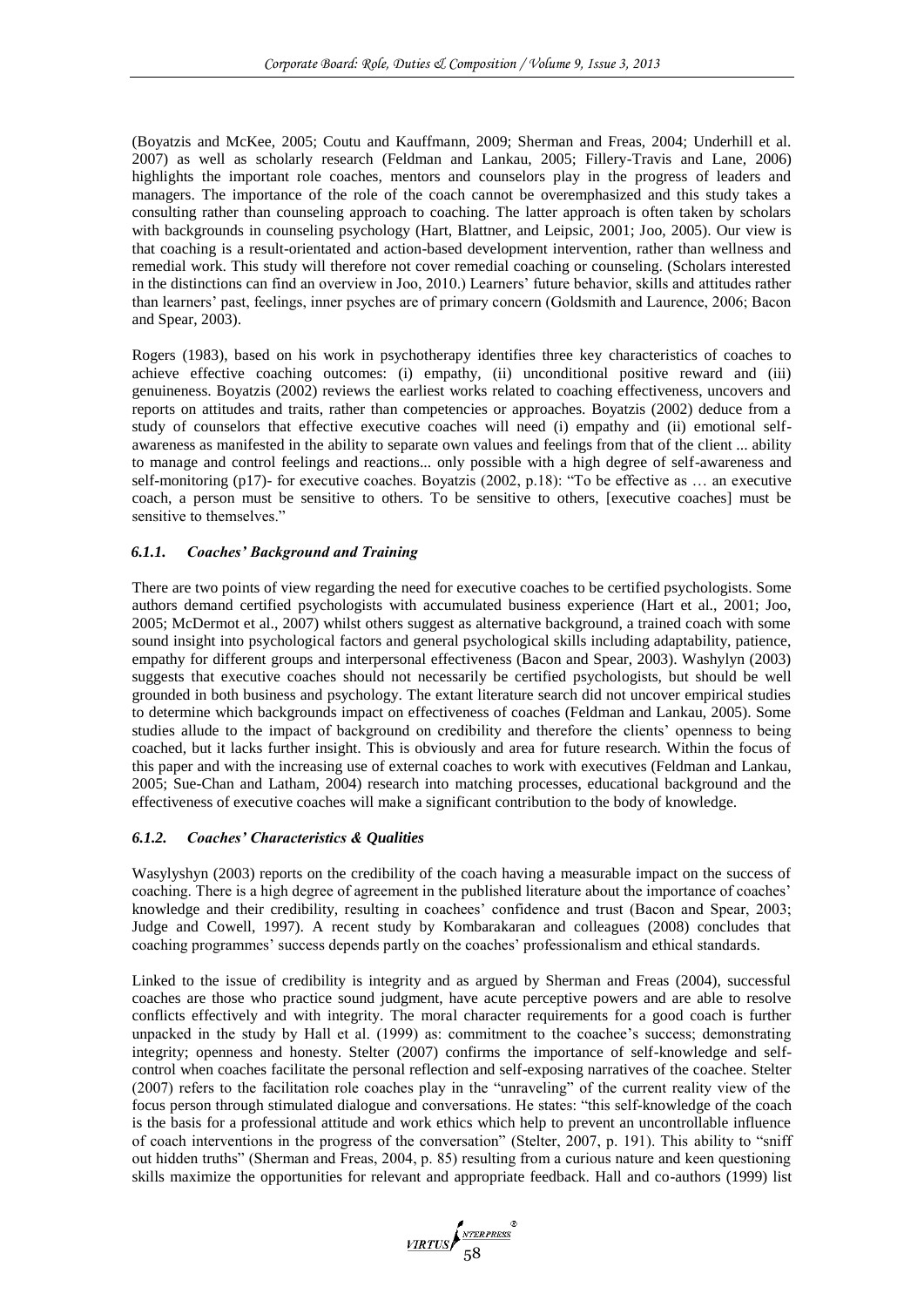reflecting, caring, connecting with the coachee, knowing the unwritten rules and challenging the coachee when necessary as best practices for effective executive coaching as identified by coaches themselves.

# *6.1.3. Coaches' Knowledge and Skills*

McDermot and co-authors report in their empirical study (2007, p. 36) that executives rate "professional certification", "unique subject matter expertise" and "a degree in psychology" as positive impacting factors on the effectiveness of the coaching engagement. Prior coaching experience and business experience in the coachee's company is rated of slight positive impact. Many authors report on the importance of either industry or organization knowledge or experience as relevant and important competencies for coaches to possess (Kilburg, 2000; Kombarakaran et al., 2008; MacKie, 2007; McDermot et al., 2007). "The best [coaches] ground their work in the coachee's environment: relationships at all levels plus the values, goals and dynamics of the clients' business" (Sherman and Freas, 2004, p. 85). Kilburg (2000) noted that poor outcomes result from a lack of expertise in the focus area of concern to the coachee and poor technique. In a study by Kombarakaran and colleagues (2008, p. 89) the authors highlight several areas of knowledge: "in addition to business acumen, the strategies and techniques employed in this study assume that coaches also possess a solid background and understanding of the psychological sciences. Part of the success of this coaching program was the coaches' professionalism and ethical standards."

This paper suggests the likely importance of three key knowledge areas to the nominated coach: insight into key long-term implications, specifically corporate strategic direction; organizational culture and overall organizational orientation. The coach is likely to affect the attitude, thinking and ultimately the behavior of the coachee, and thereby the strategic actions of the coachee's SBU. Thus, it is imperative to select coaches that are well versed and thoroughly briefed in the organization's strategy, culture and orientation. (See the discussion in section 6.3.1 on the organization for a more detailed discussion.)

# *6.1.4. Coaches' Gender*

Botes and Valla (2003) indicate that gender plays an important role in executive coaching and that interventions often fail as a result of insufficient consideration for this aspect. The authors (Botes and Valla, 2003) indicate that women in developing economies have a lot more to contend during their search for an appropriate coach. With fewer women in positions of power; fewer coaches are available to women. Women often have to accept male coaches to fulfill this requirement, despite a preference for a female coach. Women report to be hesitant to initiate such a coachee-coach relationship for fear that their initiative may be misconstrued as sexual advancement by the coach or others in the organization. This opposite gender coaching may also perpetuate existing male dominated behavior or not adequately address female non-executive directors' or executives' issues because they do not understand the unique needs of and problems women executives might grapple with.

# *6.1.5 Success Techniques and Methods*

Hall et al. (1999) report on qualitative interviews done with 74 executives and 15 coaches, and the importance of coaches' ability to provide honest but challenging feedback and helpful suggestions. The ability to provide useful and challenging feedback hinges on appropriate experience in a variety of business backgrounds and an in-depth knowledge of technical and soft skills required to perform in managerial roles.

To expand on the issue of actionable ideas and feedback, Diedericks (1996) suggests that an expert executive coach will facilitate many opportunities for iterative learning and on-going feedback. Truner reports (2006) on the need for detailed and challenging feedback. (Our study expands on the issue of feedback as a coaching methodology later in this article.) In addition, focus, the ability to define clear objectives (Hall et al., 1999) and actionable plans that will achieve rapid results (Jones and Spooner, 2006) are successful methodologies. "An effective coach helps a coachee achieve agreed-upon goals, while also transferring the knowledge and skills needed to sustain ongoing development. Like good parents good coaches foster independence (Sherman and Freas, 2004, p. 85)".

A number of papers and journal articles which inform this study, highlights the importance of reflection stimulated by a coach (Stelter, 2007) and regular, honest, objective and challenging feedback provided by

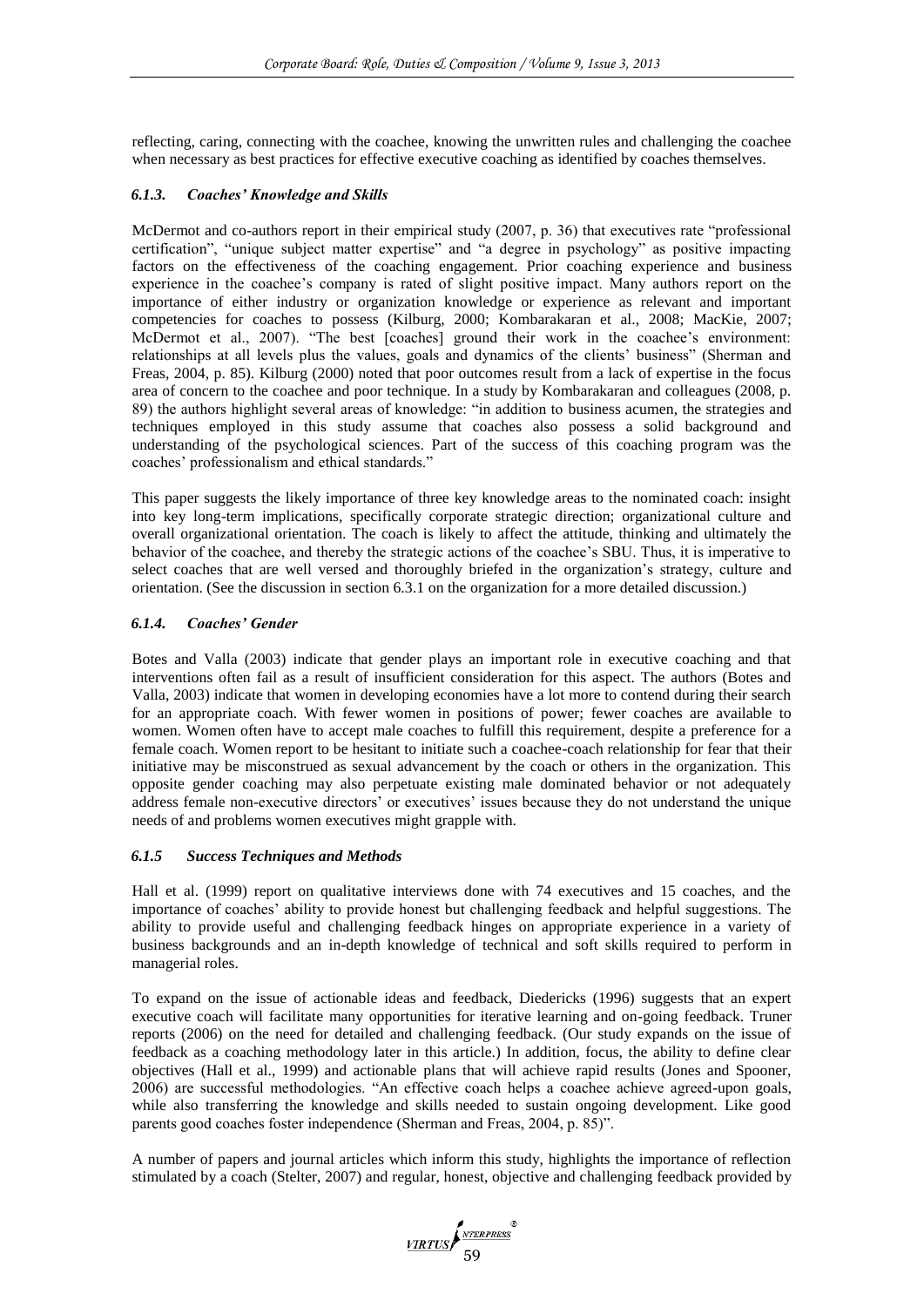either a coach and or sources exposed to the behavior of the coached executive (Feldman and Lankau, 2005; Hall et al., 1999; Hill and Gudmundsun, 2010; Joo, 2005; Levenson, 2009; Luthans and Peterson, 2003; Sherman and Freas, 2004; Thach, 2002). Executives value the space where confronting, but nonthreatening feedback and dialogue, prompts self-analysis and review. This type of honest performance and behavior feedback is generally not readily available from the colleagues since they fear repercussions, are uncomfortable to provide honest feedback about behavior, will not provide accurate observations feedback to seniors and "are afraid of hurting others' feelings and otherwise upsetting them" (Goleman et al., 2002, p. 94).

One of the key outcomes of coaching, as reported earlier, is improved relationships and behavioral change as well as greater levels of emotional intelligence (Goleman, 1998). In order to grow these capabilities, managers need "honest information on leadership capabilities [which] is vital to a leaders' self-awareness and, therefore, his growth and effectiveness" (Goleman et al., 2002, p. 95). Goleman, Boyatzis and McKee (2005, p. 104) continue to explore the likelihood of behavioral changes and the development of emotional intelligence. They report that interventions should target the limbic areas which "research shows are best learned through motivation, extended practice and feedback". Another key benefit of feedback is the promotion of self-awareness (reported before) and mindfulness (Boyatzis and McKee, 2005; Goleman et al., 2002). "Great leaders are awake, aware and attuned to themselves, to others and to the world around them … Great leaders are emotionally intelligent and they are *mindful*: they seek to live in full consciousness of self, others, nature and society" (Boyatzis and McKee, 2005, p. 3). As stated earlier in this article, self-awareness, in other words being keenly aware of one's own behavior and the consequences, is a key outcome of coaching. Goleman, Boyatzis and McKee (2002, p. 103) highlight that "[m]indfulness is a skill that helps people keenly focus on the present moment and drop distracting thoughts (such as worries) rather than getting lost in them, thus producing a calming effect. As we know mild anxiety can focus the mind, but prolonged stress can sabotage … relationships, erode mental abilities and hamper work performance" (Goleman et al., 2002, p. 12). So following the logic, feedback allows mindfulness and create a safe place for executives to unlearn ingrained patters and habits and replace them with more effective new ones. Unfortunately, following the same logic, executives could be thought patterns and habits that do not align with the strategic intent or culture of the organization, thus affecting the coachee's impact on strategy in their SBUs negatively. Further research is required.

A doctoral thesis by Dawdy (Fillery-Travis and Lane, 2006) reports on the perceived effectiveness of different coaching methodologies. The sixty two respondents were coached male executives (between 40 and 50) and 87 % of these respondents rated coaches' encouragement as positively contributing to effective coaching. Feldman and Lankau (2005, p. 839) analyze five major approaches to coaching: psychodynamic, behaviorist, person-centered, cognitive therapeutic and system-orientated (see Feldman and Lankau, 2005 for a detailed summary).

A study by Fillery-Travis and Lane (2006) reports on the perception of success of different coaching tools such as feedback, interview techniques and various others and found "no significant difference" in the success perception of the various tools. The question of which method applies best to which circumstances and which executive profile as well as the related purpose remains unanswered. Also unanswered is the overall impact of the coaching tools on the strategic orientation of the coachee and thus ultimately on the organizational effectiveness.

In summary: good coaches possess the qualities of integrity, ethical and moral values, self-confidence and insight, resulting as much from formal academic training as from real-world experience. In addition coaches need problem solving and andragogical skills in order to select the best method to achieve the desired results.

# *6.2. The Coachee or Executive-in-training*

Very little research is available to enlighten this study regarding the nature, profile or disposition of candidates who are likely to be more or less receptive to coaching (Feldman and Lankau, 2005).

#### *6.2.1 Coachees' Readiness:*

A study by Laske (1999) purports that executive need to be ready for training. This broad statement does not add much to identify how executives should be qualified, but it highlights the need to assess for

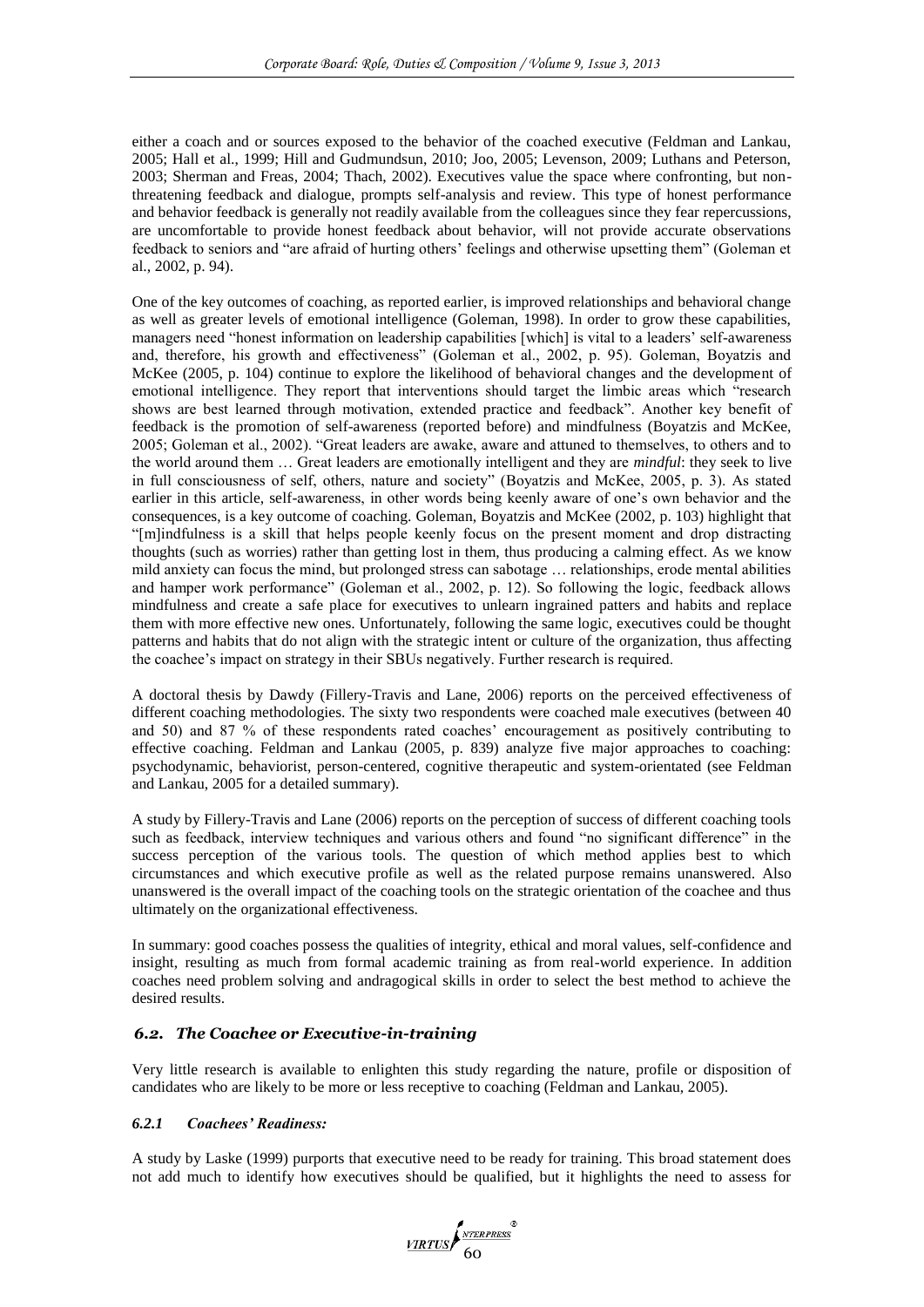and/or prepare managers for coaching interventions. According to Sherman and Freas (2004), the best way to maximize the likelihood of good results is to "qualify all three parties", referring to the coach, the coachee and the organization/client. The authors suggest that executives should not be permitted to be coached until a panel of seniors has evaluated candidate readiness and suitability. Unfortunately they provide limited guidance as to how to achieve the suggested readiness assessment, other than providing four basic questions to be investigated by the decision-maker: "(i) Is the executive motivated? (ii) Can we identify and important development need? (iii) Does she have support? (iv) Is she valuable enough to justify the cost of coaching?"(Sherman and Freas, 2004, p. 86). Further research is required into the way HR practitioners qualify coachees to determine if coaching is an effective and appropriate technique to use and to determine the antecedents of managers' readiness for executive development through coaching.

## *6.2.2 Coachees' EQ and Feedback Orientation*

Goleman (1998) and London (London, 2002) suggest that emotional intelligence and a high feedback orientation may influence the efficacy of the coaching intervention. Cognitive abilities such as the ability to identify learning opportunities and the ability for the coachee to self-identify ineffective behavior patterns are suggested as predictors of positive coaching outcomes (Feldman and Lankau, 2005), but this needs more in-depth research.

# *6.3 The Organization*

The starting point of any coaching programme is to frame the purpose or objectives (Sherman and Freas, 2004). The coaching methodology should support and advance important goals. To succeed, coaching programmes need support from senior management and visible links to the learning outcomes and/or business imperatives (Sherman and Freas, 2004). Very little else is reported in the literature on the role of the organization in the success (or failure) of coaching interventions. In the light of the focus of this paper of corporate control over knowledge, culture and strategy, we digress briefly to highlight a need for further research into the link between coach selection and the organization.

### *6.3.1. Organizational strategy*

One school of thought is that corporate strategy is based on how executives scan and interpret information from the business environment (Weick, 1995) and then activate core competencies in response to the opportunities and threats. Knowledge provided by the coach and the interpretation of market intelligence affected by the coach may thus be significant. A second school of thought recognizes the instability, volatility and unbounded nature of information; where executives use heuristics and draw upon imperfect knowledge and schemas to create new, refined knowledge as the basis of strategic thought. Mintzberg, Ahlstrand and Lampel (1998) label this approach the "learning approach" to strategy and knowledge creation forms the basis for strategic planning and implementation. Instead of strategy involving political thought, based on shared information; the strategy formulation process is dynamic and ongoing, resulting in a collective cognition by managers evolving from ongoing learning from the actions of different SBUs within the organization. "That means that strategy can emerge from the random actions of managers coupled with some trial and error learning" (Nicolas, 2004, p. 21). Although independent and autonomous decision-making by managers of different SBUs have the advantage of improving the responsiveness of the organization to its fast-changing environment,; the more autonomous managers are, the more possible it is that the strategic direction of the organization is influenced by their actions over time (Chakravarthy and Doz, 1992; Mintzberg and Waters, 1985). "It might be possible for the organization to learn about new strategic opportunities through the decentralized strategic option taken by autonomous managers. When strategic planning and autonomous action are congruent, they are complementary elements of strategy formation that facilitate learning and adaptation across the organization" (Nicolas, 2004, p. 21). This approach to strategy formulation and implementation elevates the importance of selection and briefing (training and development) of internal and external coaches, since their guidance ultimately aligns or conflict with, and thus shape the organization's strategy.

The latter approach to strategy formulation and implementation elevates the importance of managers' ability to use available (explicit and tacit) knowledge to align their actions with the strategic intent and the organizational orientation towards key issues. Directives from non-executive directors, executives' decisions and managers'actions ultimately align or conflict with, and thus shape the organization's

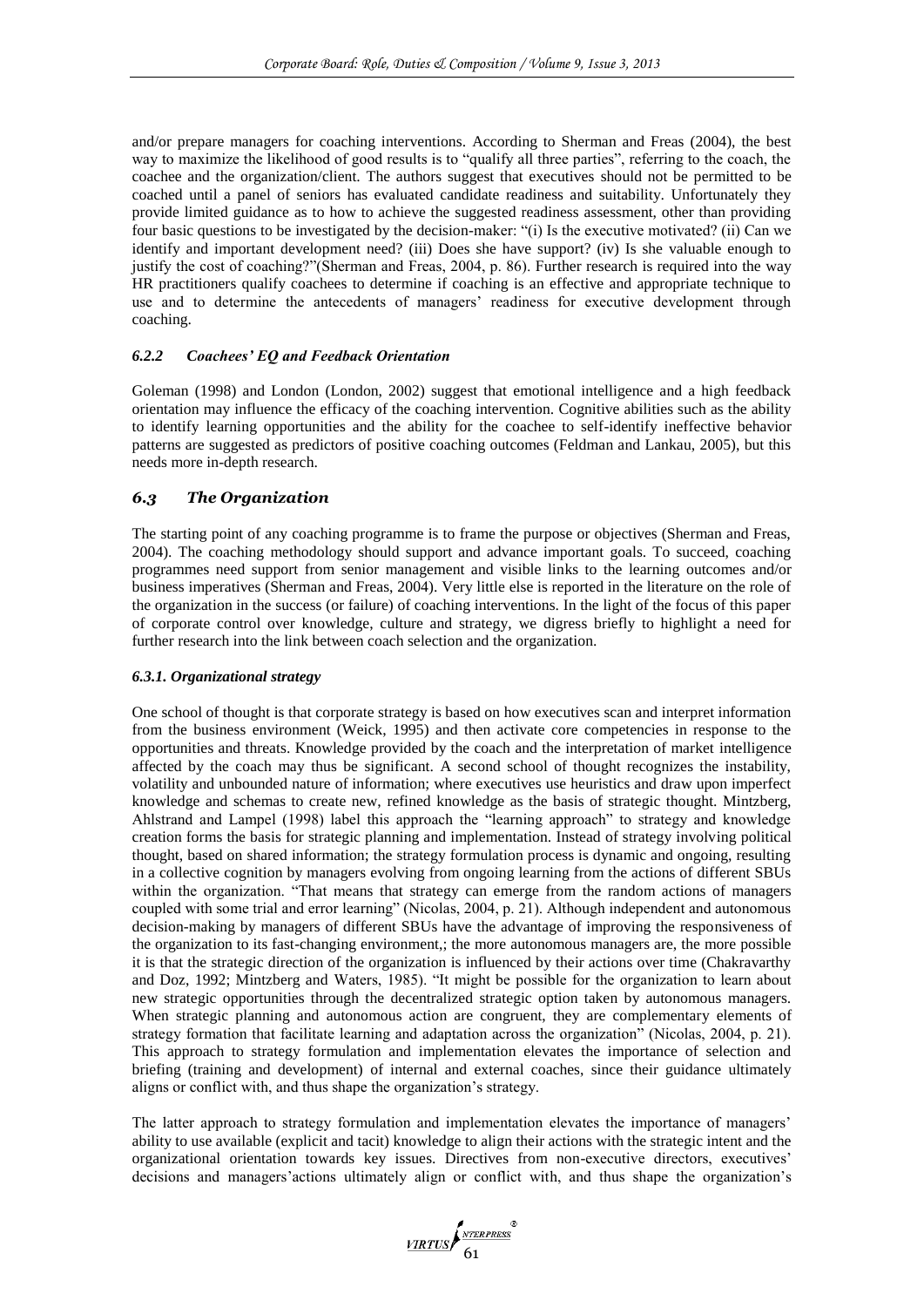strategy. Our research supports the view that executives resort to implicit and tacit knowledge to make sense of issues and make decisions in complex situations. "[E]xplicit knowledge helps to argue the definition and to nurture the problem, but tacit knowledge is essentially mobilized to understand the interactions between the elements that define the complex situation (Simon, 1987) and is driven by beliefs and aims to develop sense making (Weick, 1995)" (Nicolas, 2004, p. 24). Nicolas's (2004) empirical study, involving 92 firms, found a breaking point at which people cannot deal with the volumes of explicit information. At a particular tipping point, they base their reflections and deliberations more on tacit knowledge and past experiences. Spender (2003) adds to the discussion on the role of attitude and orientation by stating that emotion and perception are key tacit bases for understanding the issues. Simon (1977) demonstrates that, when faced with highly complex and ambiguous situations, people are not able to deal with all the useful explicit knowledge and resort to tacit knowledge. In addition, executives share their emotional intelligence (Goleman, Boyatzis, and McKee, 2002) to move knowledge from the individual to the collective and back. Our argument that coaching builds both explicit and tacit knowledge thus leads to the conclusion that coaching will affect strategy formulation.

This logic results in a disquiet about the impact of personal orientation, motives, and principles of the appointed external coach(es) on executive coachees. As stated earlier, altering coachees' philosophies and perspectives could in due course impact the organization as a whole. Empirical research to support this logic and provide credibility is required. Several authors share the concern that the accreditation of coaches are questionable and lacks binding ethical and practice standards (Sherman and Freas, 2004; Seligman 2007; Grant and O'Hara, 2006). "Anyone can call themselves a coach, or set up a coach training school, and coaching practice is currently unregulated" (Grant et al., 2010, p.133). Authors report on the questionable nature of qualifications, which may range from none at all, to brief online training, through masters degrees in psychology to doctorates in philosophy (Bono et al., 2009; Seligman 2007). The concern is further exacerbated when the process and outcome of executive coaching is captured as: "[a] process of personal and social meaning making...This process creates the foundation for new, alternative or revised narratives of the focus person's personal and professional life" (Kombarakaran et al., 2008, p. 79). In addition, scholars Woodside (2012), Armstrong and Callopy (1996) and De Villiers (2013) raise concerns regarding the intended or unintended use of "incompetency training" in executive decision competency development. Empirical research studies and field experiments confirm that some training methods may inadvertently result in less effective, unexpected or ineffectual performance outcomes – specifically in the domains of executive decision-making and management sense-making competencies (De Villiers, 2013). Further in-depth research into incompetency training by executive coaches is necessary.

We conclude this section with a quote from Collings (2009, p. 307): "Human capital is of little economic value unless it is deployed in the implementation of the organization's strategic intent."

#### **Conclusions**

This study shows that coaching can be an effective methodology to develop executives and can have positive outcomes for the individual and the organization. The findings also corroborate practitioners' experience that coaching really contributes to transfer knowledge and educate individuals. However, data and literature studied are mostly limited to the reports of coaches and coachees and focuses mostly on immediate gains in knowledge, skills and behavioral changes. Future research should include the perspectives of managers, peers, direct reports, and customers and should particularly investigate perspectives regarding the long-term impact on executives' mind-shift and orientation changes as brought about by coaching. The impact on corporate culture and organizational strategy across the boundaries of the SBUs should be studied in order to improve understanding of better coaching program selection, design and implementation, aligned with corporate culture and strategy.

Similar to the responsibility of CFOs to extract the maximum return on any investment the organization makes, HR practitioners and training and development officers should concern themselves with extracting and retaining maximum benefit from organizations' investment in talent. To gain and sustain a competitive advantage in this volatile, ambiguous and complex context, organizations are forced to optimize all human resources and ensure that all resources are valuable assets, as expressed in the study by Collings (2009, p. 358). "Indeed, the Economist Intelligence Unit found that most CEOs explicitly argued that talent management was too important to be left to HR alone", while a Boston Consulting Group (2007) report identified talent management as one of five critical challenges for HR in the

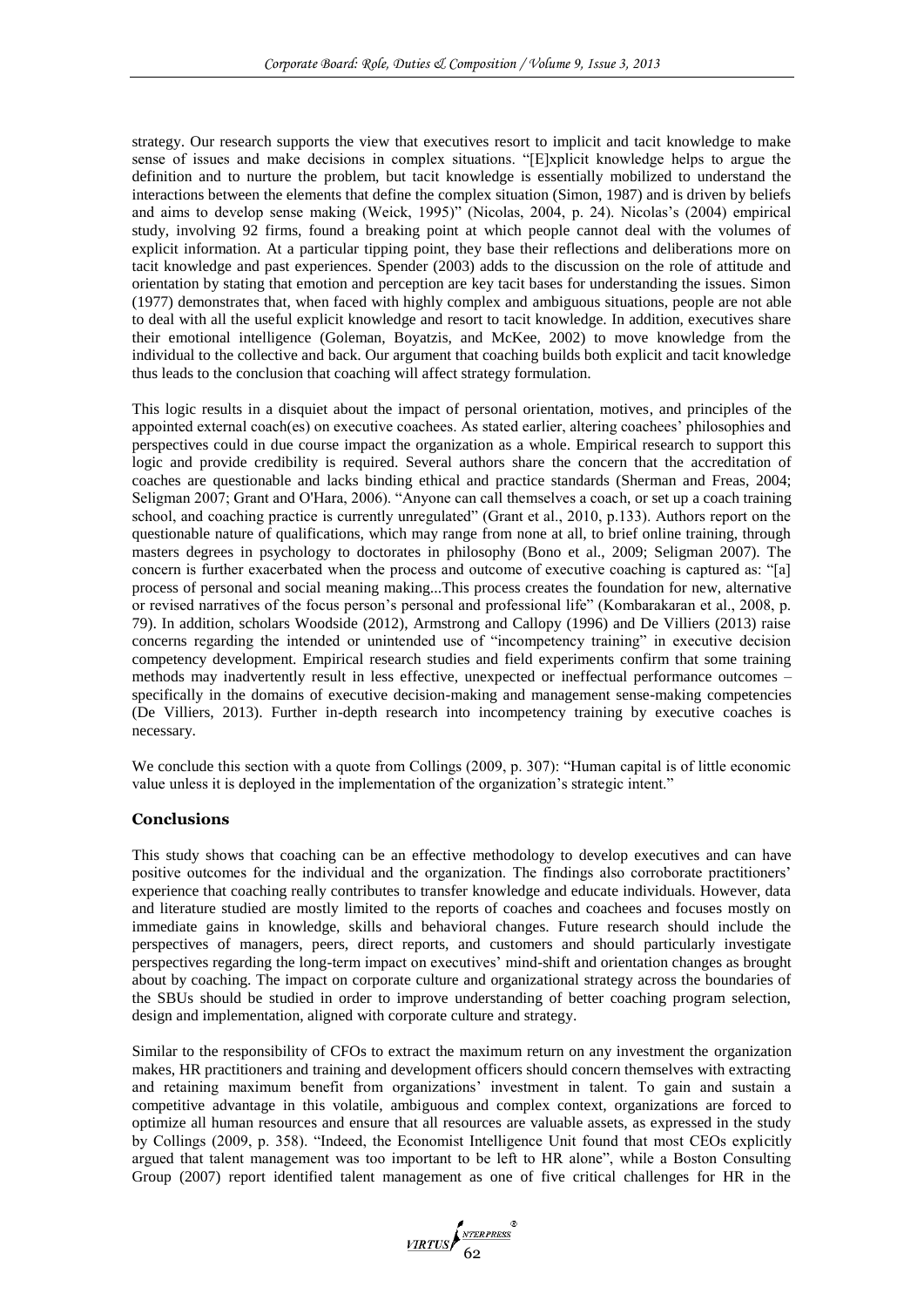European context. The BCG findings were based "not only on those capabilities that executives expect to be most important in managing human capital, but tellingly are also those they perceive their organizations to be weakest at" (Collings, 2009, p. 305). One possible way to achieve this is through knowledge transfer from experienced, trained senior staff and highly competent executives to underdeveloped talent, key staff or those ear-marked for positions of leadership. Knowledge retention is specifically critical as it relates to knowledge, insight and experience in strategy formulation, decisions, implementation, control and re-engineering. The literature clearly supports the view that well-designed and implemented coaching programs can contribute to executive development and retention of talent. In contrast, the paper also warns readers of the possible impact of incompetency training on the organizations' talent pool. Coaches need to be carefully qualified and their credentials checked, not merely as educationalists or development officers, but also in terms of their perspectives, philosophies and values. The mal-alignment of external coaches' orientation with that of the organization, might result in unanticipated harm. Moreover, organizations invest millions of dollars to capture and protect intellectual assets and proprietary information – this paper warns not to overlook the possible negative effect of using unqualified external coaches. This paper expresses some concern and offer warnings about the direction in which talent and leadership are developed. The paper highlights the possibility of positive or negative impact of the transfer of knowledge – explicit, coded and implicit or tacit knowledge – on corporate culture and long-term strategy.

#### **References**

- 1. Armstrong, J. S., & Collopy, F. (1996). Competitor Orientation: Effects of Objectives and Information on Managerial Decisions and Profitability. *Journal of Marketing Research, 23*, 188-199. doi:10.2307/3152146
- 2. Bacon, T. R., & Spear, K. I. (2003). *Adaptive coaching: The art and practice of a client-centered approach to performance improvement*. Palo Alto, CA: Davis-Black.
- 3. Becker, B. E., & Huselid, M. A. (2006). Strategic human resource management: Where do we go from here? *Journal of Management, 32(6),* 898-925. doi:10.1177/0149206306293668
- 4. Bono, J. E., Purvanova, R. K., Towler, A. J., & Peterson, D. B. (2009). A survey of executive coaching practices. *Personnel Psychology, 62*(2), 361-404.
- 5. Boston Consulting Group. (2007). *The future of HR: Key challenges through 2015*. Dusseldorf, Germany: Boston Consulting Group.
- 6. Botes, V.L and Valla, S. (2003). Scaling the male fence, *Enterprise, April,(175),* 38-42.
- 7. Boxall, P., & Purcell, J. (2008). *Strategy and human resource management*. Basingsoke, England: Palgrave Macmillan.
- 8. Boyatzis, R. E. (2002). *Core competencies in coaching others to overcome dysfunctional behavior*. Consortium for Research on Emotional Intelligence in Organizations. Case Western Reserve University.
- 9. Boyatzis, R. E., & McKee, A. (2005). *Resonant Leadership*. Boston, MA: Harvard Business School Press.
- 10. Boyatzis, R. E., Smith, M., L., & Blaize, N. (2006). Developing sustainable leaders through coaching and compassion. *Academy of Management Learning & Education, 5*(1), 8-24.
- 11. Cameron, K. S., Dutton, J. E., & Quinn, R. E. (2003). *Positive organizational scholarship: Foundations of a new discipline*. San Francisco, CA: Berrett-Koehler.
- 12. Chakravarthy, B. S., & Doz, Y. (1992). Strategy Research Process. *Strategic Management Journal, 13*(S1), 5- 14. doi:10.1002/smj.4250131003
- 13. Chandler, M. M., Roebuck, D. B., Swan, W. W., & Brock, S. J. (2011). Perceptions and outcomes of a managerial coaching certificate program: Educational leaders vs. business leaders. *Journal of Leadership Studies, 5(2),* 43-53. doi:10.1002/jls.20217
- 14. Collings, D. G. (2009). Strategic talent management: A review and research agenda. *Human Resource Management Review, 19(4),* 304-313. doi:10.1016/j.hrmr.2009.04.001
- 15. Coutu, D., & Kauffmann, C. (2009). What can coaches do for you? *Harvard Business Review, 87*(1), 91-97.
- 16. Dagley, G. (2006). Human resource professionals' perceptions of executive coaching: Efficacy benefits and return on investment. *International Coaching Psychology Review, 1(2),* 34-45.
- 17. De Villiers, R. (2010). The incorporation of soft skills into accounting curricula: Preparing accounting graduates for their unpredictable futures. *Meditary Accountancy Research, 18(2),* 1-22. doi:10.1108/10222529201000007
- 18. De Villiers, R. (2013). *Management Competency and Incompeteny training: Theory and Practice. Developing Contextual Intelligence through Decision-Competency Training in Nurturing the Opposable Mind*. PhD Thesis. Auckland University of Technology, Auckland.

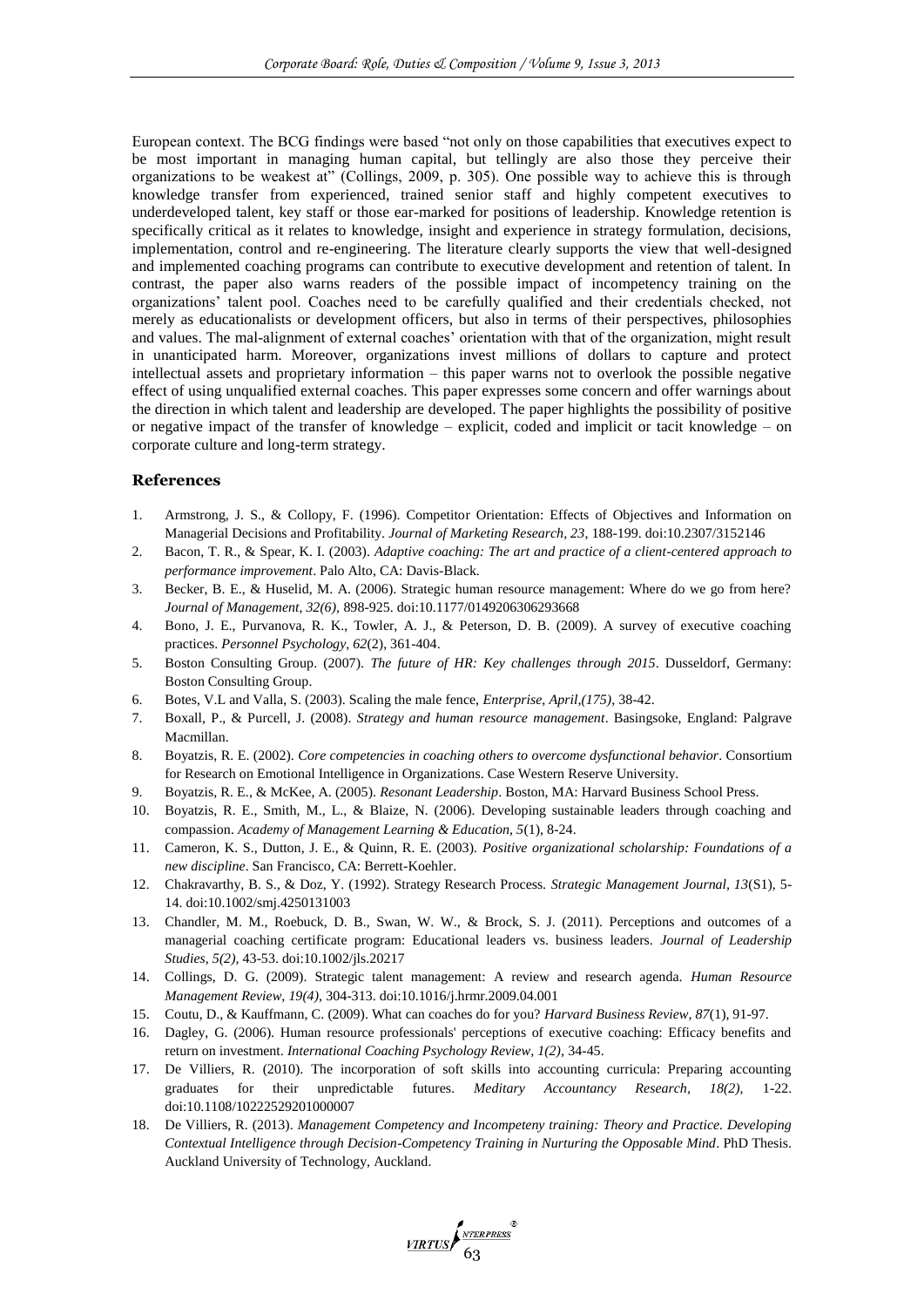- 19. Diedericks, R. C. (1996). An interactive approach to executive coaching. *Consulting Psychology Journal: Practice and Research, 48(2),* 61-66. doi:10.1037/1061-4087.48.2.61
- 20. Dingman, M. E. (2004). *The effects of executive coaching on job related attitudes*. Unpublished dissertation. Regents University.
- 21. Feggetter, A. J. W. (2007). A preliminary evaluation of executive coaching: Does executive coaching work for candidates on a high potential development scheme? *International Coaching Psychology Review, 2(2),* 129- 142.
- 22. Feldman, D. C., & Lankau, M. J. (2005). Executive coaching: A review and agenda for future research. *Journal of Management 31*(6), 829-848. doi:10.1177/0149206305279599
- 23. Fillery-Travis, A., & Lane, D. (2006). Does coaching work or are we asking the wrong question? *International Coaching Psychology Review, 1(1),* 23-36.
- 24. Goleman, D. (1998). *Working with emotional intelligence*. New York, NY: Bantam Books.
- 25. Goleman, D., Boyatzis, R. E., & McKee, A. (2002). *Primal Leadership: Realizing the Power of Emotional Intelligence*. Boston, MA: Harvard Business School Press.
- 26. Goldsmith, M., & Laurence, S. L. (Eds.). (2006). *Coaching for leadership: The practice of leadership coaching from the world's greatest coaches*. San Francisco, CA: Pfeiffer.
- 27. Grant, A. M., & Cavanagh, M. (2004). Toward a profession of coaching: Sixty-five years of progress and challenges for the future. *International Journal of Evidence-based Coaching and Mentoring, 2*.
- 28. Greco, J. (2001). Hey coach! *Journal of Business Strategy, (March/April)*, 28-31.
- 29. Grant, A. M., Curtayne, L., & Burton, G. (2009). Executive coaching enhances goal attainment, resilience and workplace well-being: A randomised controlled study. *The Journal of Positive Psychology, 4*(5), 396-408.
- 30. Grant, A. M., & O'Hara, B. (2006). The self-presentation of commercial Australian life coaching schools: Cause for concern? *International Coaching Psychology Review 1(2),* 20-32.
- 31. Grant, A. M., Passmore, J., Cavanagh, M. J., & Parker, H. (2010). The State of Play in Coaching Today: A Comprehensive Review of the Field. *International Review of Industrial and Organizational Psychology, 25*, 125-167. doi:10.1002/9780470661628.
- 32. Hall, D. T., Otazo, K. L., & Hollenbeck, G. P. (1999). Behind closed doors: What really happens in executive coaching. *Organizational Dynamics, 27*(3), 39-53. doi:10.1016/S0090-2616(99)90020-7
- 33. Hart, V., Blattner, J., & Leipsic, S. (2001). Coaching versus therapy: A perspective. *Coaching Psychology Journal: Practice and Research, 53*(4), 229-237. doi:10.1037/1061-4087.53.4.229
- 34. Jones, G., & Spooner, K. (2006). Coaching high achievers. *Consulting Psychology Journal: Practice and Research, 58*(1), 40-50. doi:10.1037/1065-9293.58.1.40
- 35. Joo, B. B. (2005). Executive coaching: A conceptual framework from an integrative review of practice and research. *Human Resource Development Review, 4*(4), 462-488. doi:10.1177/1534484305280866
- 36. Judge, W. Q., & Cowell, J. (1997). The brave new world of executive coaching. *Business Horizons, 40*(4), 71- 77. doi:10.1016/S0007-6813(97)90042-2
- 37. Kampa-Kokesh, S., & Anderson, M. Z. (2001). Executive coaching: A comprehensive review of the literature. *Consulting Psychology Journal: Practice and Research, 53*(4), 205-228.
- 38. Kets de Vries, M. F. R. (2005). Leadership group coaching in action: The Zen of creating high performance teams. *Academy of Management, 29*(1), 61-76.
- 39. Kilburg, R. R. (1996). Towards a conceptual understanding of the definition of executive coaching. *Consulting Psychology Journal: Practice and Research, 48*(2), 134-144. doi:10.1037//1061-4087.48.2.134
- 40. Kilburg, R. R. (2000). *Executive coaching: Developing managerial wisdom in a world of chaos*. Washington DC, WA: American Psychological Association.
- 41. Kilburg, R. R. (2004). Trudging towards dodoville: Conceptual approaches and case studies in executive coaching. *Consulting Psychology Journal: Practice and Research, 56*(4), 203-213. doi:10.1037/1065- 9293.56.4.203
- 42. Kombarakaran, F. A., Yang, J. A., Baker, M. N., & Fernandes, P. B. (2008). Executive coaching: It works! *Coaching Psychology Journal: Practice and Research, 60*(1), 78-90. doi:10.1037/1065-9293.60.1.78
- 43. Laske, O. E. (1999). *Transformative effects of coaching on executive's professional agendas*. Dissertation Abstracts International: Section B: The Sciences & Engineering 60(5-B)
- 44. Levenson, A. (2009). Measuring and maximizing the business impact of executive coaching. *Consulting Psychology Journal: Practice and Research, 61*(2), 103-121. doi:10.1037/a0015438
- 45. London, M. (2002). *Leadership development: Paths to self-insight and professional growth*. Mahwah, NJ: Lawrence Erlbaum.
- 46. Luthans, F., & Peterson, S. J. (2003). 360 degree feedback with systematic coaching: empirical analysis suggests a winning combination.